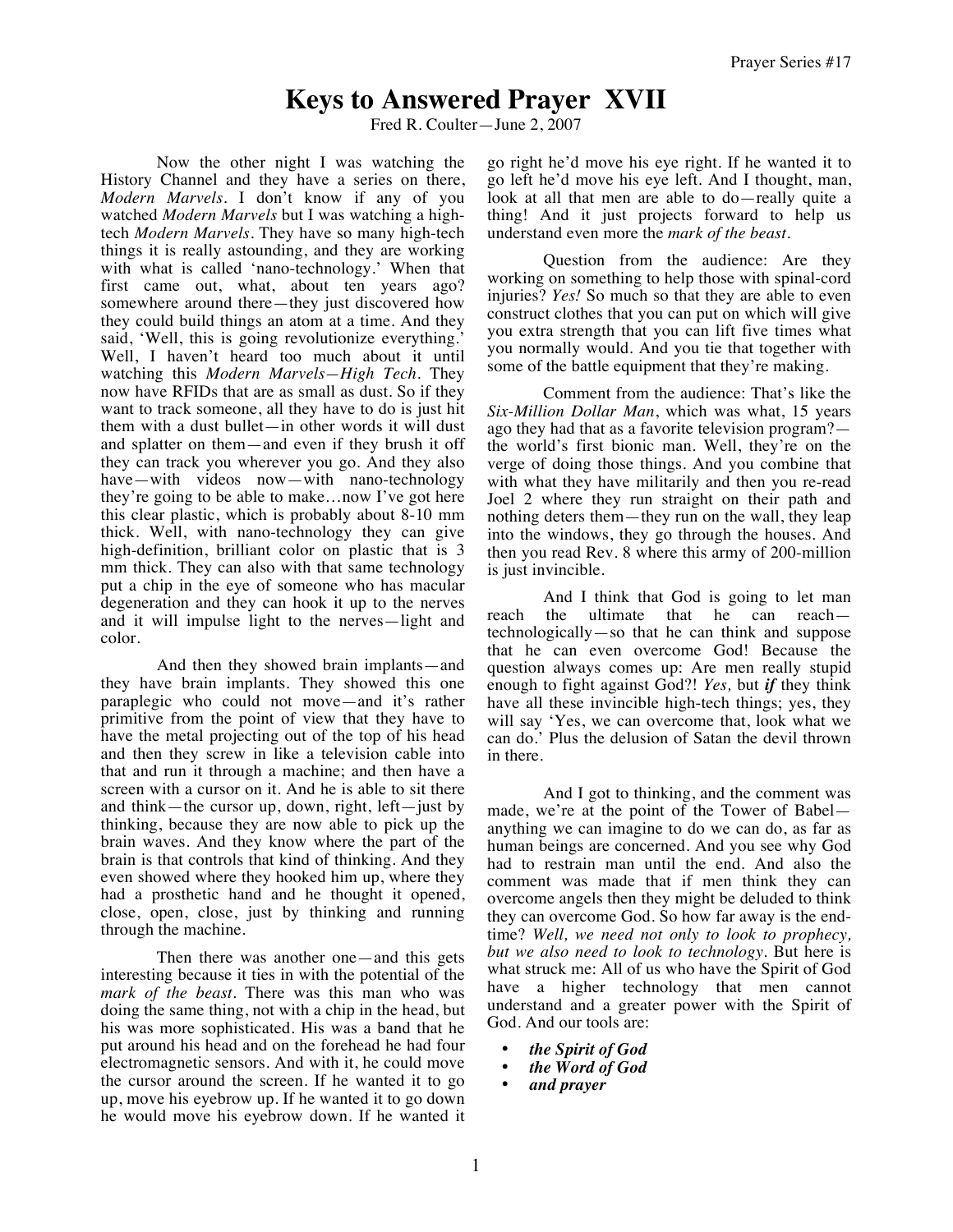And prayer is really a very specialized, Godly, hightech—if we could put it that way. That we receive the Spirit of God—and we'll plug in some Scriptures here and look at these things—and see how God has given us something greater than all the high-tech of men!—though we may be the few and the weak of the world. So let's come to John, the fourth chapter, and just like all technology we'll call the key to answered prayer: *God's Spiritual High-Tech Blessing that He Gives to Us.* Because in spite of all the high-tech that men have, they can't understand God; they don't know who God is; they don't know where He is; they don't know what He's doing.

As a matter of fact, they all reject Him. And of course, the Bible says that 'they're fools while they imagine themselves to be wise' and able to do and make all of these things. So it's an incredible thing. All right, here's the key: Let's pick it up here in John 4:21—when He answered the woman: "Jesus said to her, 'Woman, believe Me, the hour is coming when you shall neither in this mountain nor in Jerusalem worship the Father. You do not know what you worship…. [And the world doesn't because they all worship Satan the devil—one form or the other.] …We know what we worship, for salvation is of the Jews…. [And of course, it came through Jesus Who was of the tribe of Judah, the house of David.] …But the hour is coming, and now is, **when the true worshipers shall worship the**  Father in spirit and in truth... [and that brethren, is higher than any high-tech of men. Think of that! Well look at that a little bit more here.] …for the Father is indeed seeking those who worship Him in this manner. God *is* Spirit, and those who worship Him must worship in spirit and in truth'" (vs 21-24)

So this is why prayer becomes so important, because it is the key to the relationship that we have with God. That's why in Rom. 1:18 it says 'the just shall live by faith—from faith unto faith.' So it comes from God to us and from us back to God. And that's why prayer is so important because we keep this relationship always going.

Now let's see what else this relationship does. Let's come here to Romans, the eighth chapter. And we also have something beyond what any man can invent or do; or chip or technology; or secret formula or whatever—that men, without the Spirit of God, have no understanding concerning. This is what needs to be in our lives—isn't that something?

Romans 8:14: "For as many as are led by *the* Spirit of God, these are *the* sons of God…. [Now that's as high-tech as you can get—isn't it? God to lead you? But He still gives you free choice. He doesn't put a chip in your brain, but He puts the seed of His Spirit in your brain; and unites with the spirit of man that you have already, which He's given to all human beings—so that you can have the contact with God, that God can lead you, lead your thoughts. This is why we 'bring every thought into captivity to Christ and cast down vain imaginations.'] (now v 15): …Now you have not received a spirit of bondage again unto fear…" (vs 14-15).

And that's what all of this is coming about, with this high-tech, *to put people in bondage!* When you take away choice and Godly character, and you reject God and you reject His laws and reject His commandments, then you must have control of lawlessness so that things don't get out of hand and that's where the *mark of the beast* is going to come in. And it will be like we have said for years: not just identification. *It is for control!* And every one of these research things that they showed. And this was probably a two-year-old—maybe not quite two-year-old presentation on History Channel—but everything that they do is to control people. Whereas, God has it this way: He's given you choice and He wants you, by your choice and if you have the Spirit of God, with His Spirit to choose what is right. That way then, it is a joint participation between you and God. Not only just in prayer, but the way you live, because *prayer is the maintenance of your relationship with God. Study is the fuel* of God's Word that He gives to you, so that you can be led by His Word and Spirit to live your life the way that God wants you to. Rather than "…Now you have not received a spirit of bondage again unto fear, but you have received *the* Spirit of sonship, whereby we call out, 'Abba, Father.'" (v 15).

Now, let's come to 1-John, the third chapter, because this is important for us—hold your place here in Rom. 8 because we'll come back. 1-John 3 and let's see that there's a dividing line, has always been a dividing line between the children of God and the children of the devil. And there are the children of the devil that consist of those who worship him; those who follow him though they may not worship him; those who live in his society and go along with what he says, etc. But they all fit into the category of transgressing the commandments of God. Now let's look at the difference here. We will come all the way down, we'll go through the first ten verses—because we need to understand how God views us.

1-John 3:1: "Behold! What *glorious* love the Father has given to us, that we should be called the children of God!…. [Now, there's nothing greater that you can be in this life. There's nothing greater that you can receive in this life than that. And it's very interesting: Children here comes from the Greek 'teknon'—which means *the begotten children of God.* Your very children; not adoption, but God's very children.] …For this very reason, the world does not know us because it did not know Him…. [So they have all of their high-tech devices to try and get an upper hand—correct? *Yes!*] …Beloved,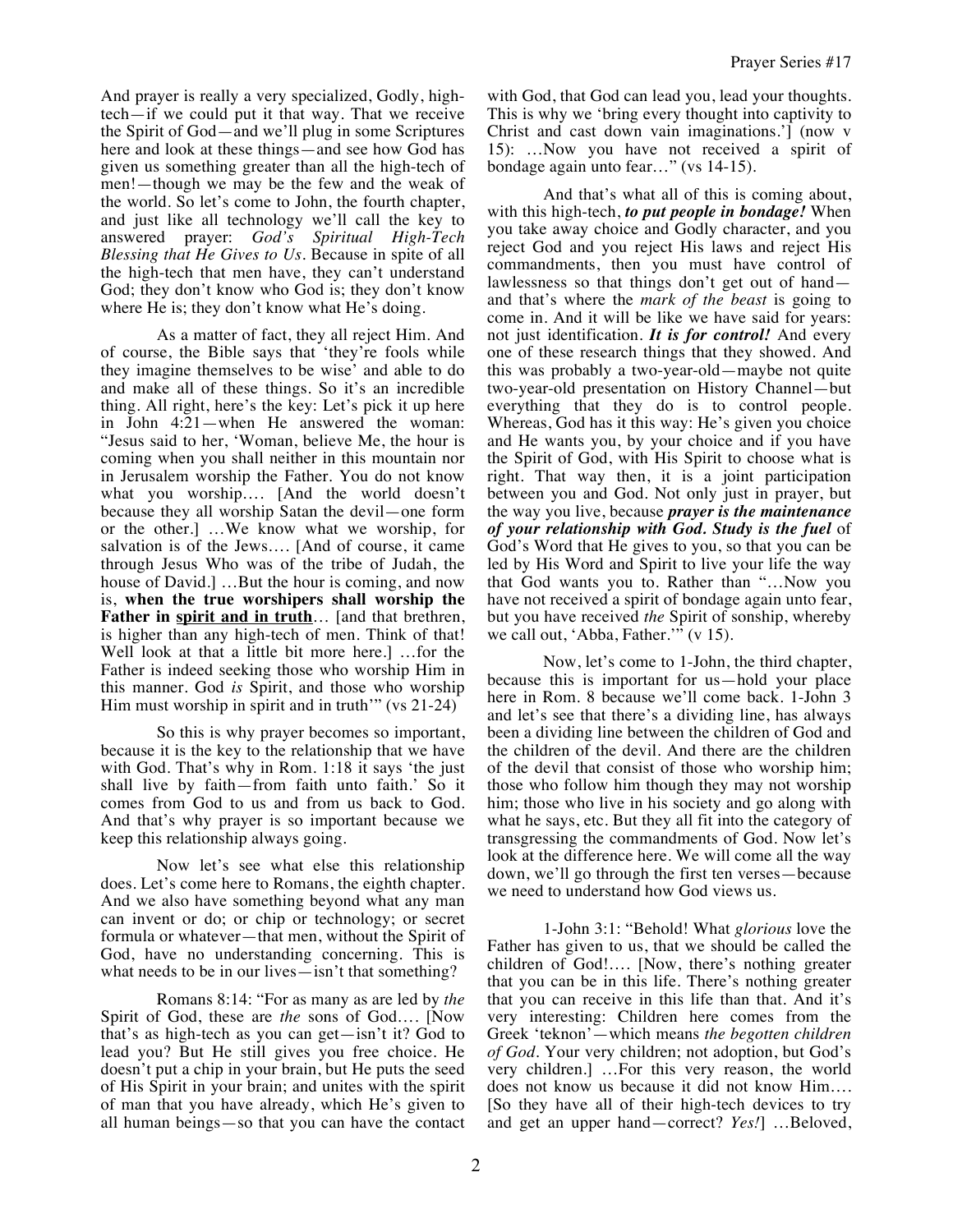now we are the children of God, and it has not yet been revealed what we shall be… [We don't yet know, but it's fantastic!] …but we know that when He is manifested, we shall be like Him, because we shall see Him exactly as He is" (vs 1-2).

So we wait for the change and the resurrection to become like God. Whereas today, men: What do they do? *They want to become like God through their high-tech.* So, quite a comparison, isn't it? Now you know, 50 years ago we couldn't make this comparison, but today we can. Now here's what we are to do:

Verse 3: "And everyone who has this hope in him purifies himself, even as He is pure." So this shows the daily growing, overcoming; add in there the whole aspect of prayer and keeping the commandments of God, and so forth. Now, compare this. Now here's the comparison. So you have:

- a) The children of God—vs 1-3
- b) The children of the devil, beginning v 4

 "…Everyone who practices sin… [lives in sin—sin as a way of life. Now that's differentiated between Rom. 7, where we sin because of the weakness of the flesh, where we sin because of the law of sin and death in us, and we're not intending to. These are the ones who live in sin and the ones who practice it the most highly do so with both hands earnestly with all their heart, all their mind, to seek out and do and worship Satan the devil is the ultimate in it.] …Everyone who practices sin is also practicing lawlessness, for sin is lawlessness" (vs 3-4).

In the *King James* it says that 'sin is the transgression of the law.' But it's more than just the transgression of the law, that's why the Greek is *lawlessness.* Because it means this: Men have the carnal proclivity and vanity of thinking that they can improve on God. And all you have to do, if you want to search, go online and look up various versions of the Ten Commandments. Look up humanism. Look up the human manifesto. And they all have their commandments of what they think are better than God's. So, l*awlessness* is a more accurate translation of it because it brings more than just transgressing of the law.

Verse 5: "And you know that He appeared in order that He might take away our sins; and in Him is no sin. Everyone who dwells in Him… [if you're dwelling in Christ. And the key verse here is v 4, because it is 'practices.' And that follows all the way down through the context.] (v 6): ... Everyone who dwells in Him does not *practice* sin… [doesn't mean he cannot sin, because that would be contrary to what John even wrote in 1-John 5] …anyone who *practices* sin has not seen Him, nor has known Him…. [That's why it means 'practice' all the way through.] …Little children, do not allow anyone to

deceive you; the one who practices righteousness is righteous, even as He is righteous…. [And you can just put in your margin there, Rom. 8:1-3. We have the righteousness of Christ imputed to us.] …**The one who practices sin is of the devil** because the devil has been sinning from *the* beginning…. [So, we have 'practices sin'; 'practice righteousness.'] …For this purpose the Son of God appeared that He might destroy the works of the devil" (vs 5-8).

Now, that one statement stretches all the way from what? *When Satan rebelled until he's put away,* as we find in Rev. 20. That one verse includes the whole Bible. Isn't that amazing!

Now, v 9: "Everyone who has been begotten by God does not practice sin because His seed… ['spermatos' from which we get the word in English *sperm,* for the male impregnation of the egg.] … His seed *of begettal* is dwelling within him… [everyone who has the Spirit of God] …and he is not able to *practice* sin... [does not mean he cannot. Why is he not able to 'practice sin'? Well because what happens when you sin? You're what? *You're convicted in conscience. Your heart pricks you.* And even if you go along for a while and fool yourself and get involved in things you ought not for the time being, God's Spirit nevertheless is going to keep pricking at your conscience, pricking at your conscience to lead you to repentance. To let you know you can't live that way!] (now v 10, key verse): …By this *standard*… [and the Greek there is 'en toutoo'—so you have to furnish the word there which is *standard*—then means 'by this means'; 'by this standard'; 'by this way.'] …are manifest… [now, this is before God; and also, in some aspects, before the world.] …are manifest the children of God and the children of the devil…. [So he has his children. And these are the tares of Matt.13 ] …**Everyone who does not practice righteousness is not of God**… [and what is 'righteousness'? *Keeping the commandments of God. Worshipping God in spirit and in truth.*] …and neither is the one who does not love his brother" (vs 9-10).

So that's quite a thing when we understand it. So here we have this greater hightech than anything that men can do: *the Spirit of God; begettal of the Holy Spirit of God.* Now, let's come back here to Romans, the eighth chapter and let's see what this does for us.

Romans 8:16—and we'll see all of this ties in with prayer. "The Spirit itself bears witness conjointly with our own spirit… [So, God's Spirit works with us. Because the truth is, human beings in the flesh, without the Spirit of God, are not complete. God made us to receive the Spirit of God—so we're not complete.] …conjointly with our own spirit… [works together with us] …*testifying*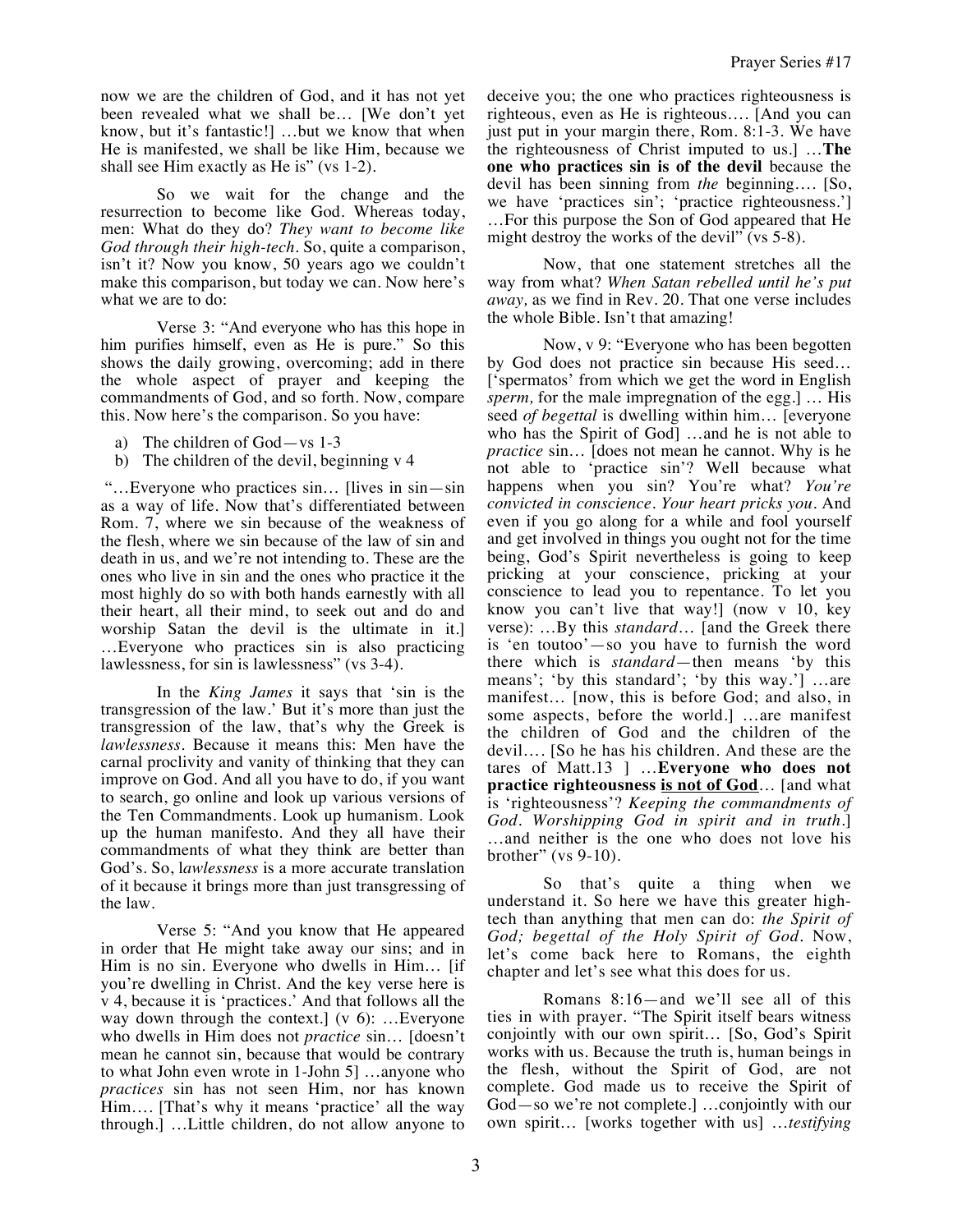that we are *the* children of God. Now if *we are* children, *we are* also heirs… [So you tie that in with what we just did back there in 1-John 3.1 ... - truly, heirs of God and joint heirs with Christ—… [Doesn't everyone want to be the greatest that they can be? What does every society try to do? *Make itself bigger, stronger, better, greater than every other society.* And they can't do it. But here, we have the greatest goal laid out for us, being the children of God and joint heirs with Christ. Now, we're still 'looking through a glass darkly,' but what does that mean? Well, since Christ is going to inherit the universe, that means that God has been preparing the universe for His Family. And when New Jerusalem comes down to the earth, we're going to have new heavens and a new earth. So that is a fantastic thing.

Now notice, living in this world there's something we have to go through and this is why we need to maintain our relationship with Christ in prayer. "…if indeed we suffer together with Him, so that we may also be glorified together with Him. For I reckon that the sufferings of the present time *are* not worthy *to be compared* with the glory that shall be revealed in us. For the earnest expectation of the creation itself is awaiting the manifestation of the sons of God…" (vs 17-19). So everything that man is trying to do to make the world a better place, to make people a better place, to get everyone together, to get rid of war, to have people love each other, is not going to be accomplished by human means, but is going to be accomplished by God and He has called us to do that. Amazing, isn't it!

I was watching that, I was thinking: My, my! Look at all those high-tech things, and then it dawned on me. Hey, that's nothing compared to what God is going to do for us. That is nothing compared to what God has already given us.

"Because the creation was subjected to vanity, not willingly, but by reason of Him who subjected *it* in hope, in order that the creation itself might be delivered from the bondage of corruption into the freedom of the glory of the children of God…. [And we are going to have to start out, as we know, in bringing the government and rule of God on the earth with the earth absolutely in near destruction.] …For we know that all the creation is groaning together and travailing together until now. And not only *that*, but even we ourselves, who have the firstfruits of the Spirit, also groan within ourselves, awaiting the sonship—the redemption of our bodies. For by hope we were saved; but hope that is seen is not hope…" (vs 20-24).

That's why you can't possibly be born again now, because you've already fulfilled the hope. It's over with, you need nothing else. And that's the way

the Protestants pretty well approach it. If you have this simple little formula and say this simple little prayer, and you feel good in your heart, you've got it made and there's nothing else for you to do because Christ finished it. Not so!

Question is: why does it say, 'were saved'? *Well, there are three steps to being saved*:

- 1. Eph. 2: You're *saved from your sins and Satan*—'have been saved.'
- 2. 1-Cor. 15: *We are being saved* if we're standing in the Gospel.
- 3. *We shall be saved*—that is at the resurrection.

So here it says, 'by hope we were saved' because you believed in forgiveness of sin; you believed in Christ; you believed in His sacrifice—and now you're in the process of being saved. So as long as you're in right standing with God, *you have been saved.* But you have to also endure to the end. It ties together. Then he goes on to explain it here: That even though you are saved, you still haven't had the finality of that salvation.

"…but hope that is seen is not hope; for why would anyone still be hoping for what he sees? But if we hope for what we do not see, we ourselves wait for it with patience. Now in the same way… [here's where prayer comes in] …also, **the Spirit is conjointly helping our weaknesses**… [God's Spirit helps us, working together. That ties in there with v 16—conjointly, working together.] …because we do not fully understand what we should pray for… [So prayer becomes sometimes a difficult thing.] …according as it is necessary, but the Spirit itself makes intercession for us with groanings that cannot be expressed *by us*…. [This is not speaking in tongues, because any noise that you can make come out of your mouth, you're expressing it—correct? even if it's babble. So this is the Spirit conveying to God the innermost feelings of our heart, of our minds, of our desire; and strips away, what you might say, all of the carnality and humanness that we're fighting against, and brings to God the deep, innermost things that we feel. And there will be times when you will experience that in profound ways. There will be other times when you won't.] (Then he goes on here): …cannot be expressed *by us*. And the one Who searches the hearts comprehends what the strivings of the Spirit *are* because it makes intercession for *the* saints according to *the will of* God" (vs 24-27).

Then He gives us hope. Isn't it interesting that he starts out with *hope*—right? and he ends up with *hope*—v 28. Always remember this. Sometimes in faith you have to go through it because you can't see the end of it, but nevertheless: "And **we know**… [and this is part of the faith, part of the hope] …**that**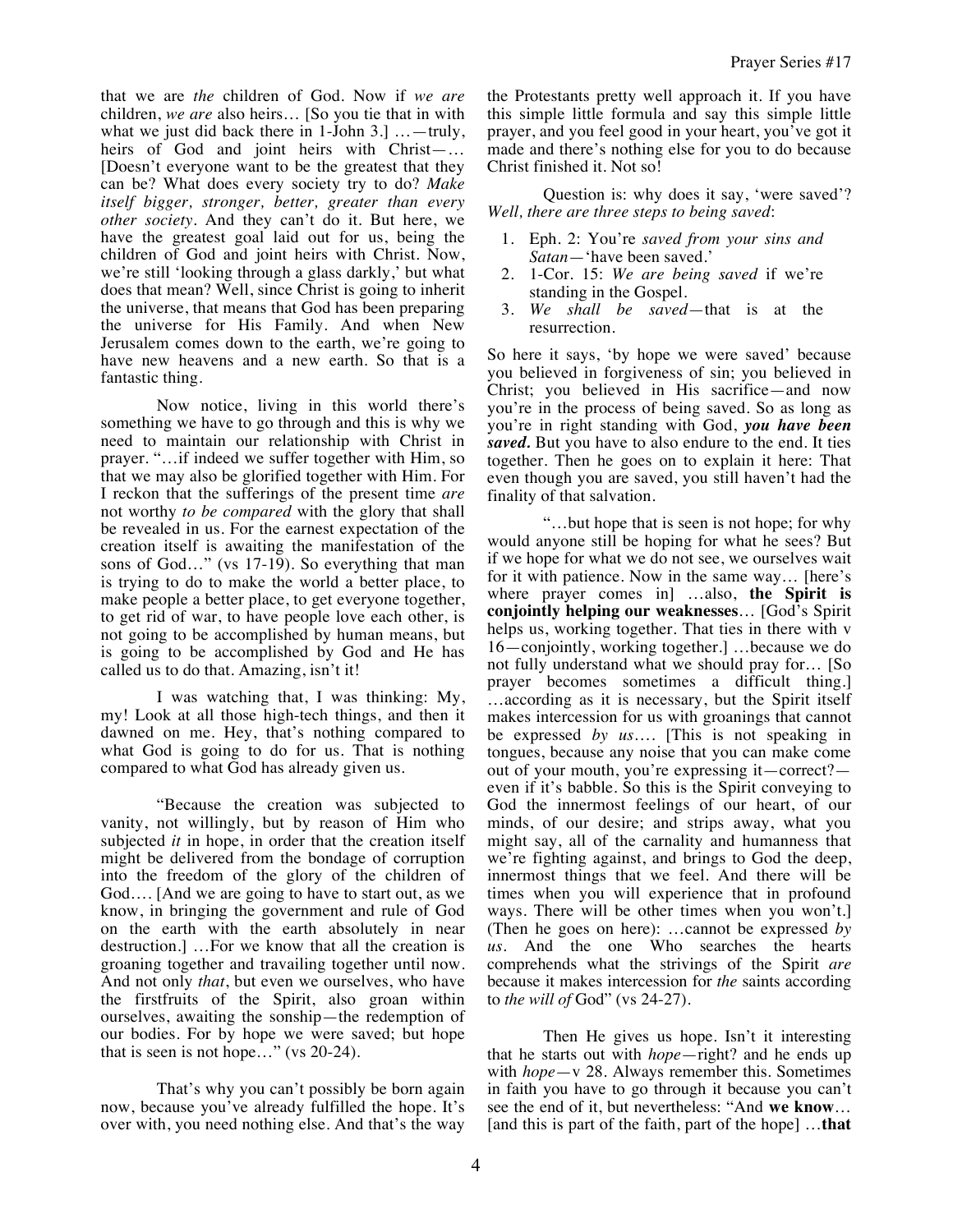**all things work together for good to those who love God, to those who are called according to**  *His* **purpose**." Everything works together for good. Even the difficulties and things that we come across; even the trials that we go through. And the reason is, because we have the Spirit of God; we have the hope of God.

Plus, as we've seen, let's come back here to Hebrews 10—and this is what God has given to us. This is how the Holy Spirit works within us, works conjointly with the spirit of man that we have, which has the begettal of God's Spirit so that we can become the sons and children of God. And also, with the Spirit of Christ in us—because there are two aspects to the Holy Spirit of God: Spirit of Christ to give us the mind of Christ; the begettal of God the Father so that we can become His children.

Now, let's pick it up here in Hebrews 10:15: "And the Holy Spirit also bears witness to us… [The Spirit does that by convicting us; by leading us; by guiding us—and the Holy Spirit works with us] …for after He had previously said, 'This *is* the covenant that I will establish with them after those days,' says *the* Lord: 'I will give My laws into their hearts, and I will inscribe them in their minds… [That's the process of overcoming, that the reason for study, that why we learn the Word of God. And that's why it is 'here a little, there a little, line upon line, precept upon precept'—that God builds it in our mind—as we pointed out previously—much like the potter molding the clay. God is working with us. And what is in your heart and in your mind is how you act—is that not correct? *Yes!* So the more that you have of God's Spirit and His laws and His Word and so forth, the more that you are going to have the mind of Christ. Now, here's a promise. This is why Paul also wrote that you are saved and that you stand before God righteous.] …And their sins and lawlessness I will not remember ever again'" (vs 15- 17).

That's why each day's a new day. That's why whatever difficulty you had yesterday, don't drag it in to today. Whatever problems you have today, don't drag it into tomorrow. "…will not remember ever again." Now this then is the encouragement that we get from God. And why prayer is really a Godly, high-tech operation.

"Now where remission of these *is*, *it is* no longer *necessary to offer* sacrifices for sin. Therefore, brethren, having confidence to enter into the *true* Holiest by the blood of Jesus, by a new and living way, which He consecrated for us through the veil (that is, His flesh)… [To come right into the Holy of Holies. That is as high-tech as it can be—isn't it? *Yes!* To have your prayers and your very presence and being, through your heart and mind and God's Spirit, come right before God! That's astoundingisn't it? I'd like to see History Channel and *Modern Marvels* try and portray this. Never happen!] …And *having* a great High Priest over the house of God…" (vs 18–21). Who has been perfected. Who has overcome death. And all the high-tech ability of men cannot what? *Give them what they want,* right? That is *to live forever!* That's what they strive for.

Prayer Series #17

Verse 22—comes into the whole thing concerning prayer. See now, when you have these things in your mind, and these concepts that you understand when you come before God and pray:

- 1. You're going to want to pray
- 2. You're going to believe when you pray
- 3. You're going to realize that it is coming before God and that you can expect an answer according to the will of God. Not our will, but God's will, in God's way, in His time, accordingly as He decides

So it says: "Let us approach *God* with a true heart… [Because you have to, you can't fool God! That's why confession to a Catholic priest is futile. Everyone who's a Catholic, I always ask them, I say: 'Well, when you went into the confessional booth and you confessed to the priest, did you really tell him the whole story?' And the universal answer is:, 'Never!' That's why we have a great High Priest.] …Let us approach *God* with a true heart with full conviction of faith, our hearts having been purified from a wicked conscience, and our bodies having been washed with pure water." Going right back to baptism and your covenant with God. So that's about as high-tech as you can get.

Now, when this is how we look at things and our perspective, notice what it does, v 23: "Let us hold fast without wavering *to* the hope *that* we profess… [See how that ties in with Rom. 8] …for **He Who promised** *is* **faithful**…" God is true, yet, what do men do? First thing they do is say God is a liar, that God didn't mean it.

Comment was made which is true: Yes, God has built into every man that he wants to live forever. Every woman wants to live forever. And think of it this way: Just stop and see if you can contemplate. Can you contemplate when you did not exist? *No!* Even though that you know that you're going to die, you cannot contemplate when and how you may die. Which, with the spirit of man that God has given into man, because it's spirit and not flesh, God has given us just by nature a desire to live forever. And that's why all religions have some form of 'to live forever.' And Satan comes along and says, 'Ah-ha, live forever like me.'

All right, now let's come to Hebrews 6:11 and let's understand something here that is fantastic when we realize it. He's talking about how complacent that they got—so here's the message to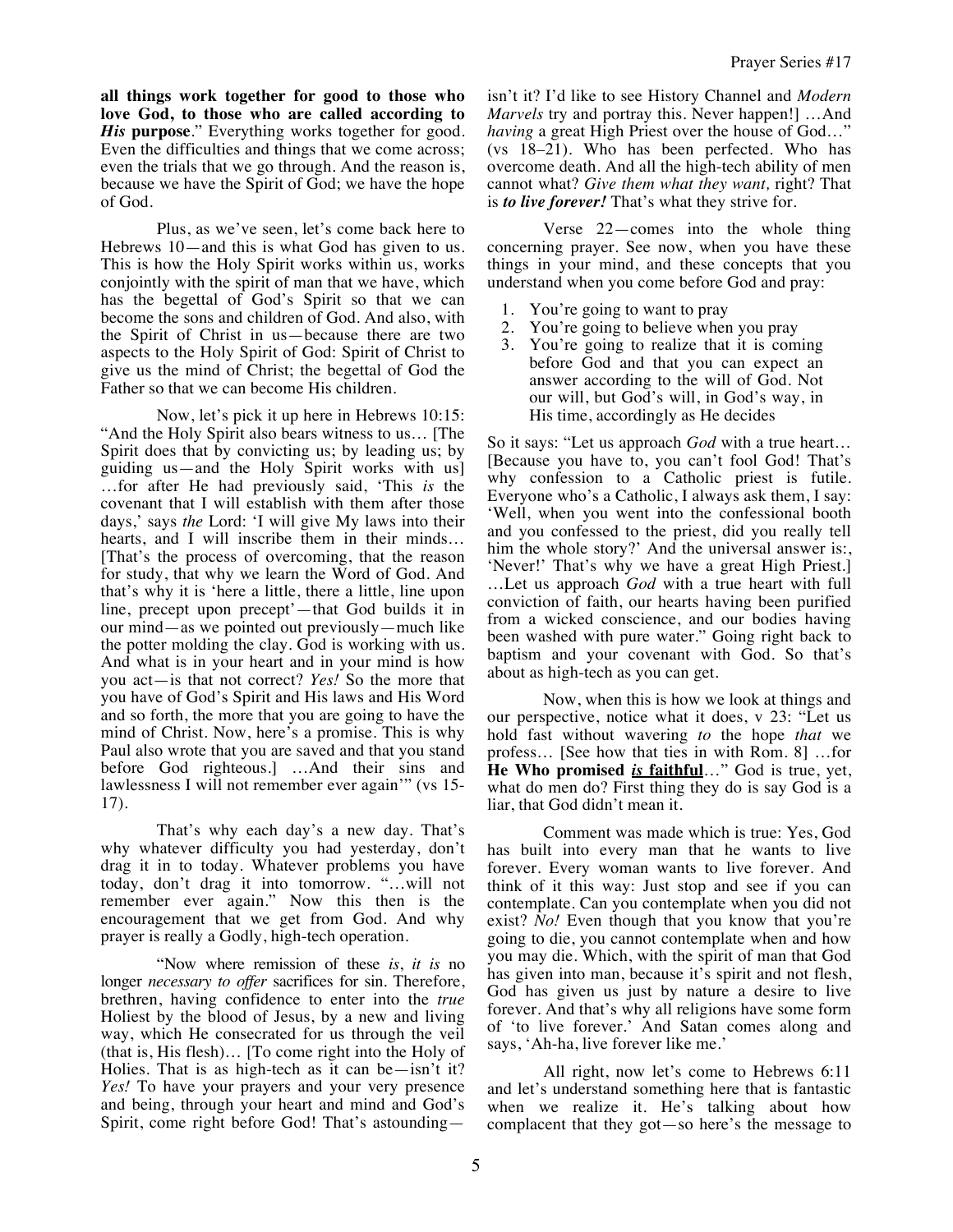all you Laodiceans out there, ya'll met who you are, because you are, and God holds out to you to repent. So he says: Hebrews 6:11: "But we earnestly desire that every one of you be demonstrating the same diligence, unto the full assurance of the hope until *the* end; So that you do not become lazy, but *that you be* imitators of those who through faith and steadfast endurance inherit the promises" (vs 11-12) Looking back to Abraham, to Isaac, to Jacob, to Joseph, to Moses, all the way down the line.

Verse 13: "For God, after promising Abraham, swore by Himself… [Now you see you're part of what God did, to swear by Himself.] …since He could swear by none greater, Saying, 'Surely in blessing I will bless you, and in multiplying I will multiply you'…. [Now, being down toward the end of the age, we can look back and say, 'Wow! God has really done it!' But it's not finished until we're done with the Millennium and the Great White Throne Judgment—the Last Great Day—because all of those are going to come from the promise that was given to Abraham. So this is staggering!] …Now after he had patiently endured, he obtained the promise…. [That is of a son; and he lived long enough to see Jacob two years old. And that was it. So he saw Isaac, Jacob and Esau.] (v 16) : …For indeed, men swear by the greater, and confirmation by an oath *puts* an end to all disputes between them…. [Well, that isn't…unless they're all liars] …In this *way* God, desiring more abundantly to show the heirs of the promise the unchangeable nature of His own purpose… [God isn't going to change His mind. If we follow along with all the 'ifs' and we do what God says:

- love Him
- believe in Him
- hope in Him
- maintain our relationship with Him
- grow in grace and knowledge, and all of that

…of His own purpose confirmed *it* by an oath; So that by two immutable things, in which *it was* impossible *for* God to lie… [God cannot lie! God does not have the ability to lie, *because He is Truth and love and power*.] …we who have fled for refuge… [we need a lot of that today—don't we?] …might have strong encouragement to lay hold on the hope *that has been* set before *us*; Which *hope* we have as an anchor of the soul… [Now, if you've got a huge anchor you're not going anywhere.] …both secure and steadfast, and which enters into the *sanctuary* within the veil; where Jesus has entered for us *as* a forerunner, having become a High Priest forever according to the order of Melchisedec" (vs 13-20).

So there you have the operation of God's fantastic high-tech operation between Him and His saints. Now, let's see how this works in operation concerning prayer.

## (go to the next track)

Now let's continue on and see how this fits in with prayer. Let's come back to where we started the series. Let's come back to Matthew 6 and we work our way down through the model prayer. And we'll look at some other aspects of the model prayer and see how that fits in with praying; and then we will tie it in with the Psalms and see how we can use the Psalms in our prayer life for our benefit in helping us to be able to pray better, draw closer to God. Also see all the different circumstances that David faced as a, we might say, a prototype on some of the things that we would face and how he handled them and prayed about them so that will relate to us.

Now, let's come to Matthew 6:13: "…but rescue us from the evil one…" We have to be rescued from Satan and *only God can do that.* That what is there means *the evil one;* and also can mean *evil circumstances*—that's why the *King James* translates it *evil* rather than *evil one*.

But let's look at some of the things that we can use, that we can do that will help us. Now, we'll come back here in just a minute and look at some of these other things as well. Let's come to Colossians, the first chapter. *God is the only one Who can rescue us from the evil one* because He's the only one Who has the power. We cannot do it ourselves. Any man thinking he can stand against Satan, by himself, without the Spirit of God, without the Word of God, without the power of God to rebuke him and get rid of him, is just kidding himself. It will never, *never*, *never* happen!

Now, Colossian 1:10—and Paul writes this: "That you may walk worthily… [Now see, there's the responsibility for us. We all have to take responsibility for our lives, to live in God's way, to live in His truth, to keep His commandments, to maintain our relationship with Him, so forth] …of the Lord, unto all pleasing, being fruitful in every good work and growing in the knowledge of God…" So this shows a progressive, growing grace, strengthening and all of these things. That's why, in keeping the Sabbath—and I think it's true, that if you go to church where it's a boring Sabbath, you're going to have a boring spiritual life. Because a boring Sabbath—especially when the minister is there and supposed to teach—indicates that he's not growing in grace and knowledge to really teach the people how to grow in grace and knowledge, and growing in the Spirit of God, so that there can be the fullness of growth, the use of God's Spirit and everything like that. Otherwise it just becomes, degenerates into a social club. And too many people only go to church because of the people that they associate with, rather than understanding that the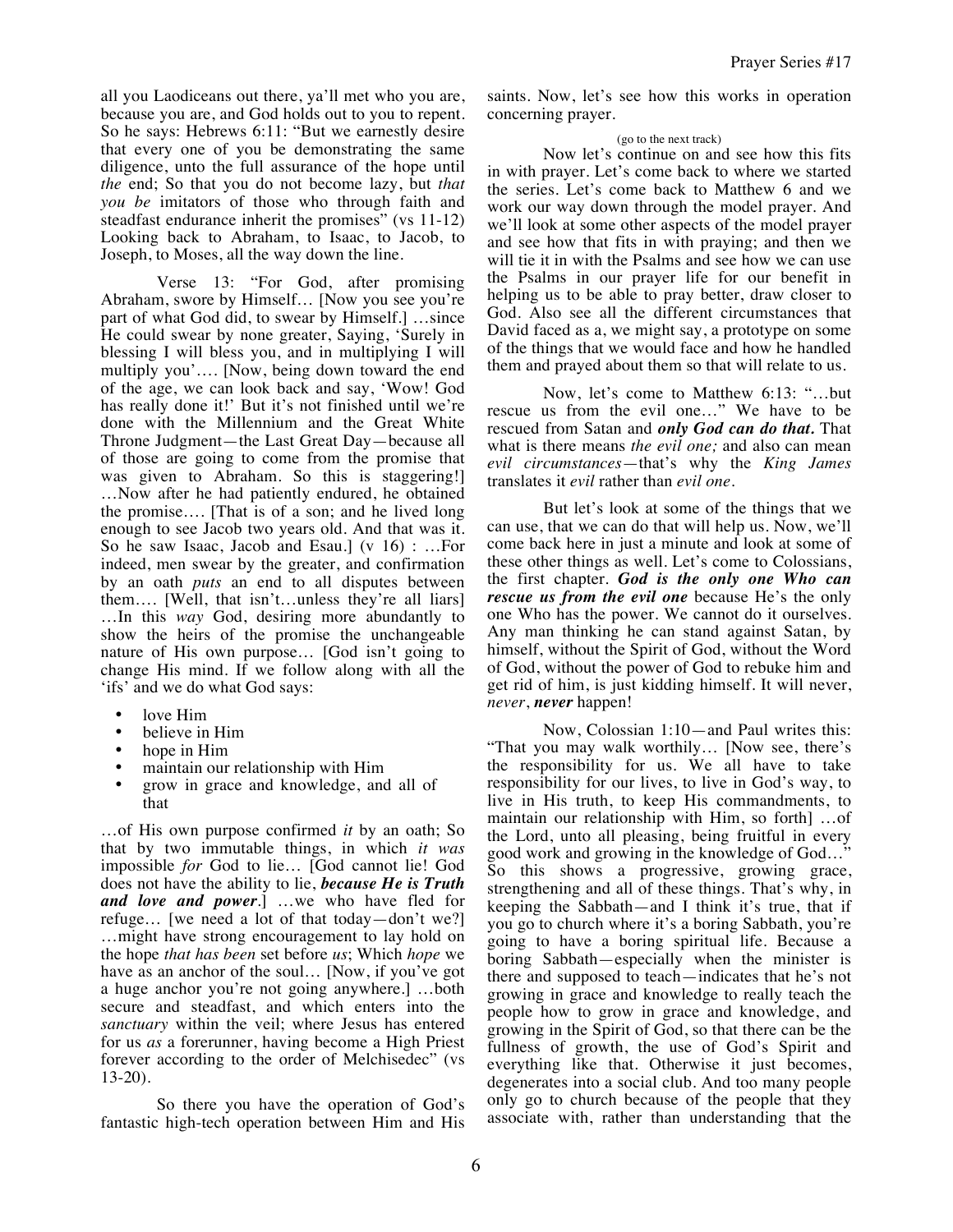Sabbath has primarily, first of all to do with your relationship with God. And that we always have to constantly be growing.

Now, let's look at it this way: Another thing that we can understand concerning "in growing." Is it possible, through however long *you* live, to develop the character of God unless you're constantly working at it and growing in knowledge? The answer is: *No!* And this again [is] why all the Laodiceans out there, which includes all of us because we all were. And if you think that your past association was with the 'Philadelphia' Church of God, you're all mistaken; because it says there in the Greek that you've "grown rich and increased with goods." And so, what you need to realize is this: if you're not doing that, "…being fruitful in every good work and growing in the knowledge of God; [and v 11]: Being strengthened with all power according to the might of His glory, unto all endurance and long-suffering with joy."

So if you're not doing this, then you're only kidding yourself. So don't 'wax eloquent' against the Catholics and their ritual, or against other churches and what they do—because you may be doing the same thing, only worse—if you're bored because of the Sabbath and the Holy Days of God then you're in worse condition than those in the Christianity of this world because they don't know. But we do know. So that's why Christ holds out to the Laodiceans: Repent and be zealous! And here's another reason for it: v 12: "Giving thanks to the Father, Who has made us qualified… [He's the one Who makes us qualified*: by His Spirit, by His Truth, by His Word,* through Christ] …for the share of the inheritance of the saints in the light; Who has **personally rescued us**… [God has to do it!] …**from the power of darkness** and has transferred *us* unto the kingdom of the Son of His love…" (vs 10-13). So God is the one Who has to rescue us from it, you see. And then it goes through explaining about the forgiveness of sin and so forth.

Now let's understand *being rescued from evil situations*. Let's come to 1-Corinthians, the tenth chapter, because we have to be rescued from Satan the devil, but we also have to be rescued from evil situations. God does this, too, and He gives us a promise. So if you're going through a trial or difficulty that appears to be too much for you, in your prayers claim this promise: *that God will not lay upon you more than you are able to bear, though you may come to a point where you feel like you can't take any more!* Now, why does God want us to come to that point? *Very simple: so we trust in Him.* That's why. And know that there's certain things we need to do.

Now, 1-Corinthians 10:10—we won't go through the whole litany of it, but: "Neither *should*  *we* complain against *God*… [If you're complaining against God then you need to change you're whole approach to God.] …as some of them also complained, and were killed by the destroyer. Now all these things happened to them *as* examples… [That's why we need to know and understand, as much as possible, the Old Testament as well as the New. And I think if you go back and read over and over and over again, that these are examples for us so that we realize that you cannot accomplish spiritual things by carnal means. And if you don't have the Spirit of God then everything is going to end up constantly like it happened to the children of Israel. It just will.] …and were written for our admonition, on whom the ends of the ages are coming. Therefore, let the one who thinks he stands take heed, lest he fall…. [So we always need to do that.] (v  $13$ —this is how it ties in with overcoming evil situations): …No temptation has come upon you except what is common to mankind…. [Now, when it happens to us, we think it's the worst possible. And then, somewhere along the line you're going to see someone who's in worse circumstances than you. So]: …common to mankind. For God, Who *is* faithful, will not permit you to be tempted beyond what you are able *to bear*… [He's not going to let it happen. But you also to have to be willing, too.] …but with the temptation, He will make a way of escape…" (vs 10-13). Which means you must take the way out—and that is God's way.

Classic example is crossing the Red Sea. Everything was impossible. There they were in evil circumstances. God deliberately brought them there. There they were. They couldn't swim across the Red Sea—that would be impossible. And Pharaoh and his armies—you could say symbolized Satan and the demons—were coming after them, and so God rescued them and they had to take the way out, which was across the Red Sea, as God provided. So He provided a way out; a way of escape. "…so that you may be able to bear *it"* (v 13).

So whatever your circumstances are, in prayer—when you have a trial and difficulty—*ask God to show you the way out.* Ask God to show you how to overcome. And then ask Him to bless you in your efforts to overcome it, because it can be. And sometimes we get so frustrated that we just don't do what is set before us in the way that we ought to do it, and then we wonder why the trial continues. So we need to consider that, too.

Now, let's see something else right along this line. Let's come here to Romans, the seventh chapter. Same way, "deliver from evil." So we have here 1-Cor. 10 as being *delivered from evil, trying circumstances.* Now, Romans 7, we have to be *delivered from our own law of 'sin and death'* which is in us! And God has provided that way, too. So God has given us the way on how *we can do this*.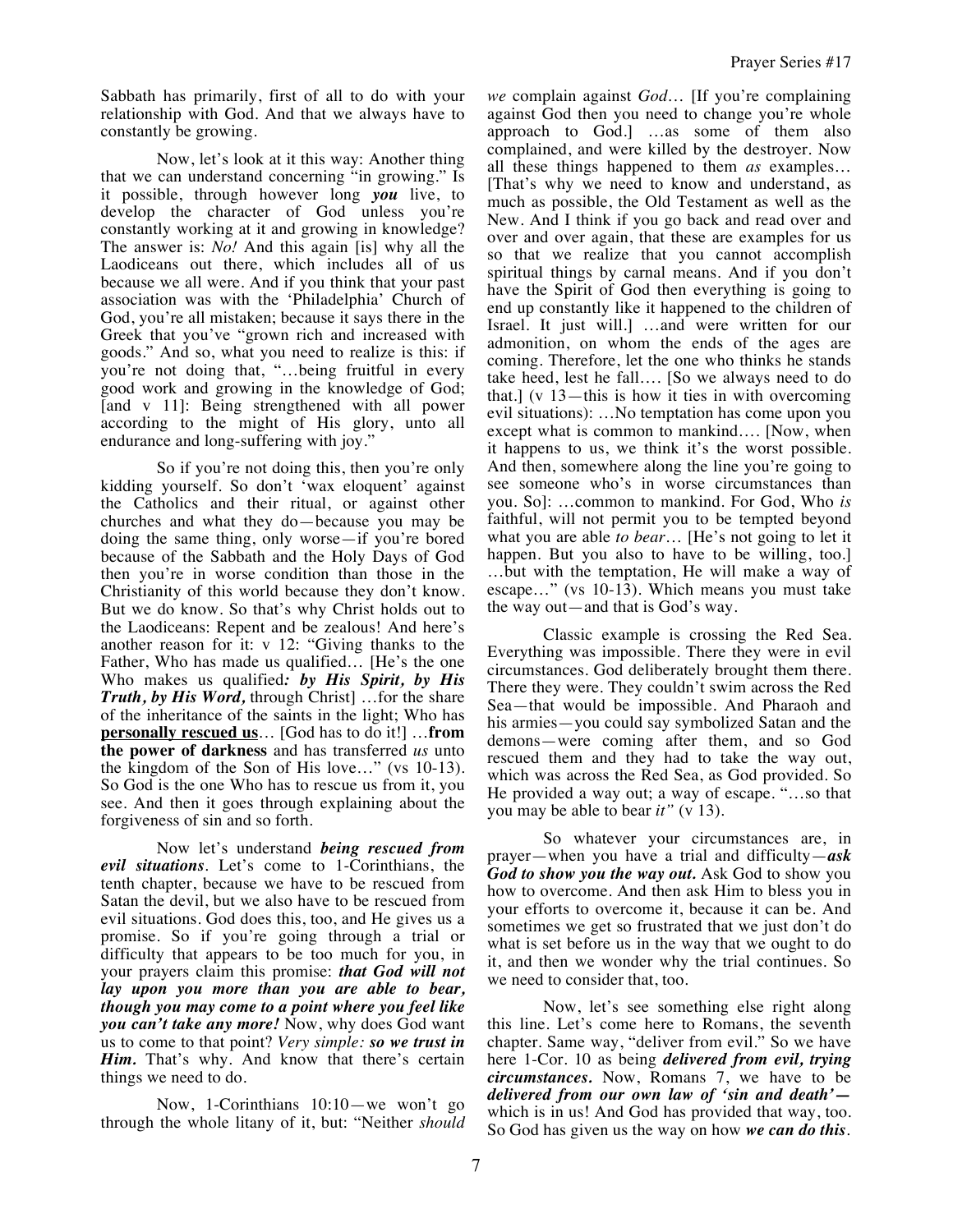Now let's pick it up here in Romans 7:12 after he was going through and saying that what a lot of people do, 'Well the law is sin.' He said, 'May it never be! The law is not sin.': [He says v 12]: "Therefore, the law *is* indeed Holy, and the commandment Holy and righteous and good…. [Because it points out what sin is. And God wants you to overcome the sin. He will forgive the sin. He will rescue you from Satan the devil and all of that is part of our prayer. So you can take that model prayer of Matt. 6 and you can take each phrase and it will expand like a great tent or tabernacle including the whole Bible.] …Now then, did that which *is* good become death to me?…. [Because the 'wages of sin is death, and the law is good.'] …MAY IT NEVER BE! But sin, in order that it might truly be exposed as sin in me… [So there comes a conviction of how sinful human nature is. Because we need to be delivered from the sin within as well, correct? *Yes!*] …be exposed as sin in me by that which *is* good… [Because now you have a comparison between what God has said is good and what your thoughts and mind and intentions are, which are evil. And then God's Spirit—with God's Spirit—convicts you of what is wrong so you can repent.] …be exposed as sin in me by that which *is* good, was working out death… [In other words, the law defined the sin, the wages of sin is death, and God, with His Spirit then showing us truly what sin is, that sin] …so that, by means of the commandment, **sin might become exceedingly sinful**" (vs 12-13). In other words, you understand the full significance and gravity of sin to the nth degree—not just say, 'Well a little sin is okay.'

Verse 14: "For we know that the law is spiritual… [to teach us spiritual things. That's why the carnal mind cannot have the laws and commandments of God written in their hearts and minds because it is spiritual; and it must be done spiritually.] …but I am carnal… [now he's talking about himself—apart from God's way, apart from God's Spirit. But just looking at himself and the futility of human nature, apart from God.] …but I am carnal, having been sold *as a slave* under sin; Because what I am working out myself… [Now notice, *myself—by my own!*] …I do not know…. [Isn't that true? You try and work things out, and it never works out. You try and work it out your way and it doesn't come the way it needs to be—because why? *You're doing it yourself apart from God!*] …For what I do not desire to do… [Because everyone intends to do good] …this I do; moreover, what I hate, this *is what* I do" (vs 14-15). So that's why he's saying: that with the laws and commandments of God, and the Spirit of God that you understand the exceedingly sinfulness of sin and that you have got to be rescued from this.

Now, v 16: "But if I am doing what I do not desire to do, I agree with the law that *it is* good…. [Because you sin, does not change the law. It's good!] …So then, I am no longer working it out myself… [Now he understands that when self is involved, there's something else working with self to pull him down, and to cause him to do things that he really does not want to do.] …rather, it is sin *that is* dwelling within me…" (vs 16-17). Because the carnal mind, the carnal nature and the natural proclivities of the way of thinking and behavior and actions of human beings is sinful—though there is good mixed within it. And you can see this even with children who have not—how should we say have not learned how to sin as human beings sin. But what happens? You see fighting, jealousy, greed, hatred, emotionalism in little children, because it's part of human nature. Now, the 'law of sin and death' within them has not come to the full, because that also likewise has to mature as people get older.

Verse 18: "Because I fully understand… [now this is 'since I'm converted.' You don't understand this until you're converted.] …that there is not dwelling within me—that is, within my fleshly being—*any* good…. [Now we might have a nature of good and evil, but all the evil counteracts the good.] …For the desire to do good is present within me; but how to work out that which is good… [according to God] …I do not find. For the good that I desire to do, I am not doing… [And this is what becomes frustrating to people, and this is what causes many people to not pray as they ought to because they don't understand the conflict within that this 'law of sin and death' within they need God to rescue them from it. And it is part of overcoming.] (v 19): …but the evil that I do not desire to do, this I am doing…. [Now think about that the next time you make a blooper. Some bloopers are little. Some bloopers are big. Some are gigantic. And think about that the next time you have the good feeling—this is a good day, everything's going right. Then something comes up and you blow your stack! Well, you didn't start out this morning and say, "Oh God, what a wonderful day. I'm going to blow my stack at 2:10 in the afternoon!" But nevertheless, and every one of us have things that we need to overcome, right?] …But if I do what I do not desire to do, I am no longer working it out myself… [there again we have 'myself.'] …but sin… [So what happens is this: the self and sin work together like a hand-in-glove] …*that is* dwelling within me. Consequently, I find this law *in my members*… [you might say this is the law of carnal nature] …that when I desire to do good, evil is present with me" (vs 16-21).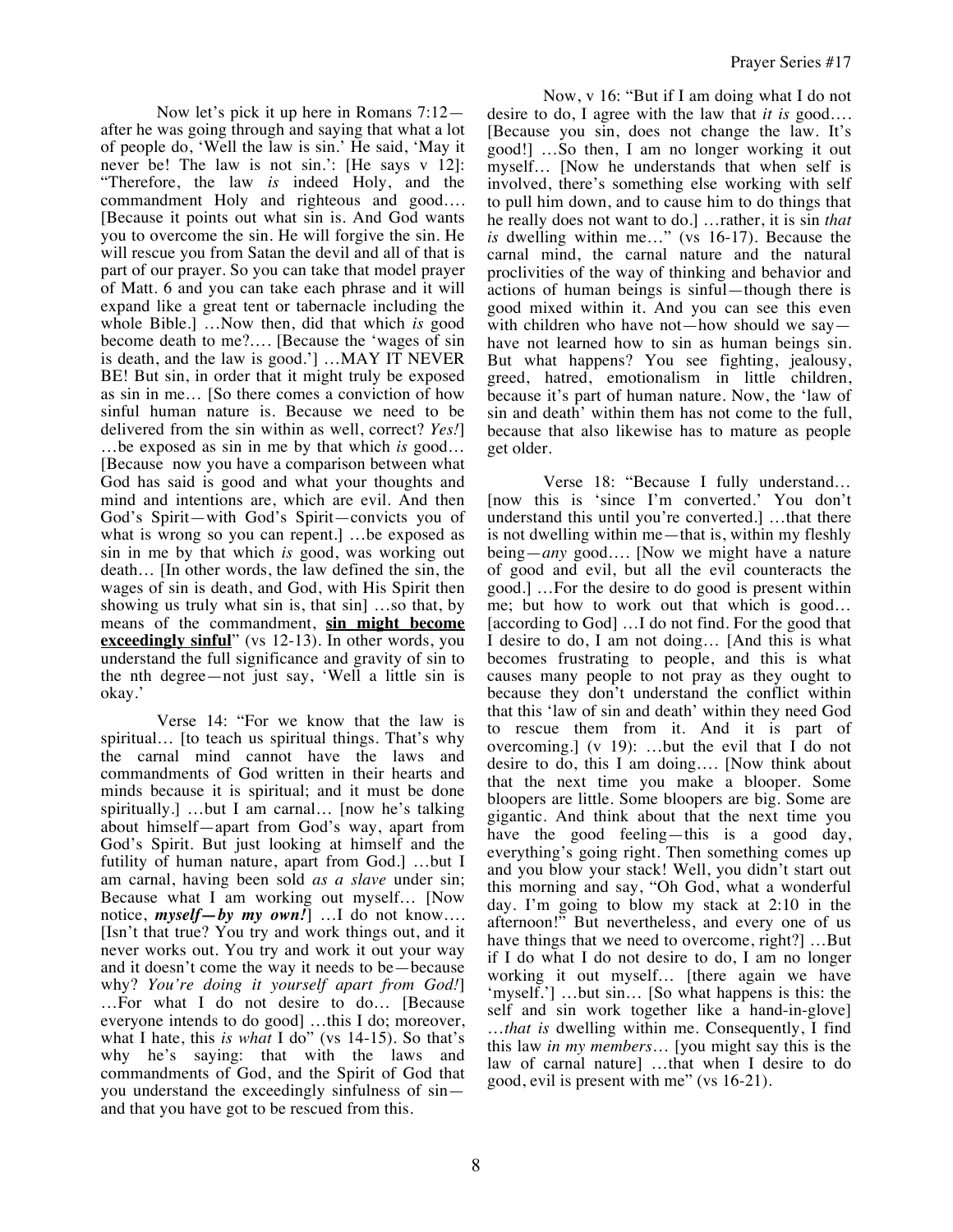And I've found this: When I've done things that I really just do something that spiritually you know is good and right and fine and you're happy about it, next thing I know something happens and carnality catches up with me and brings me to the reality that there is evil dwelling within me and I've got to be rescued from that, as well. And that's the 'law of sin and death.'

So this is there, "…when I desire to do good, evil is present with me. For I delight in the law of God according to the inward man… [You're not ready to give up on the law of God—of course not!] …But I see another law within my own members, warring against the law of my mind… [where the Spirit of God is] …and leading me captive to the law of sin that is within my own members…. [So there's that struggle going on—always, always, always, always! And God uses that so that we can understand that we can't save ourselves; that we can't overcome by ourselves; that God will help us with it, but we need to desire the help of God, and so forth.] (now, v 24): …O *what a* wretched man I am! Who shall save me from the body of this death?…. [Now 'save' can also be *rescue* there. So we need to be rescued from self and sin within.] …I thank God *for His salvation* through our Lord Jesus Christ. Because of this, on the one hand, **I myself serve the law of God with my mind; but on the other hand, with the flesh, I serve the law of sin**" (vs 21-25).

And so, that puts you in really a difficult situation. And we all go through this. Let's just admit it, all of us, all together. Did we not this last week have something come along just like this where this happened? Answer: *Yes!* And if it didn't—wait til next week! Or tomorrow! However, don't get discouraged because this is something that God uses to help you draw close to Him in prayer to understand you need to be rescued from even yourself.

Romans 8:1: "Consequently, *there is* now no condemnation to those who are in Christ Jesus… [And we might put: *who are fighting this battle to overcome the sin within*.] …who are not walking according to *the* flesh… [if you walk according to the flesh, you have no desire to overcome the sin within. You go along with it.] …but according to *the* Spirit… [Because God's Spirit is leading you and guiding you and convicting you.] …Because the law of the Spirit of life in Christ Jesus has delivered me from the law of sin and death" (vs 1-2). You're delivered from it. And let's put it this way: On an ongoing basis—because as long as we're in the flesh, it's still there.

Now how does God do it? Verse 3: "For what *was* impossible for the law to do…"—because the law couldn't change human nature. Because you can't have the laws and commandments of God written in your mind unless you have the Spirit of God—because it's a spiritual thing that is taking place. So, the law just written on tables of stone, as it were, or on a piece of paper to read it—the law cannot do anything except define sin. It's all it can do. Simplest example I've used many times, I'll use it again: You come down here and there's a red sign that says 'Stop.' Now does that stop sign do anything to you if you don't stop? Does it shoot you? Does it throw down iron bars in front of you so you can't go? *No!* So even though going through a stop sign would be considered a minor thing, it serves as an example that there is the law—the fourletter law—which says, 'Stop!' The law can't make you do it; you have to choose. And that's why we need the Spirit of God and relationship with God through prayer so we can be rescued from the sin within.

"For what *was* impossible for the law to do, in that it was weak through the flesh, God, having sent His own Son in *the* likeness of sinful flesh… [And that means 'in the likeness of sin of flesh' it's a double adjective there.] …of sinful flesh, and for sin, condemned sin in the flesh… [Now you see, that's a real key in understanding about how fantastic it was that Jesus didn't sin—because He had human nature like we do. That's how He was able to be tempted in every way like we are—yet without sin! So that was a tremendous thing that God did, so that there would be the complete victory over the 'law of sin and death' in all of those who are converted and attain to the resurrection.] …[and] condemned sin in the flesh; In order that the righteousness of the law might be fulfilled in us… [And being fulfilled is a process with God's Spirit] …who are not walking according to *the* flesh, but according to *the* Spirit" (vs 3-4).

Now let's look at something else—how we need to do this. Let's come to 2-Corinthians, the tenth chapter. See, God will do it for us, but we have the Spirit of God so we have our part. So we have to provide the desire. We have to provide the work. God will provide the power through His Spirit. And as we exercise God's Spirit, we may have varying degrees of success, depending on how we yield to God.

Let's pick it up here, 2-Corinthians 10:3: "For although we walk in *the* flesh, we do not war according to *the* flesh…. [So this is what he was describing back there in Rom. 7—the inner battle. The war within. So there's the war within. There's the war without—that is where Satan is and the enemies of God.] …we do not war according to *the* flesh." As I've already said: *You cannot accomplish spiritual things with physical means.* This is why the counterfeits come along and say: 'If all men just do good everything would be fine.' But you see, that's discounting the evil of human nature, of the 'law of sin and death' that everyone has.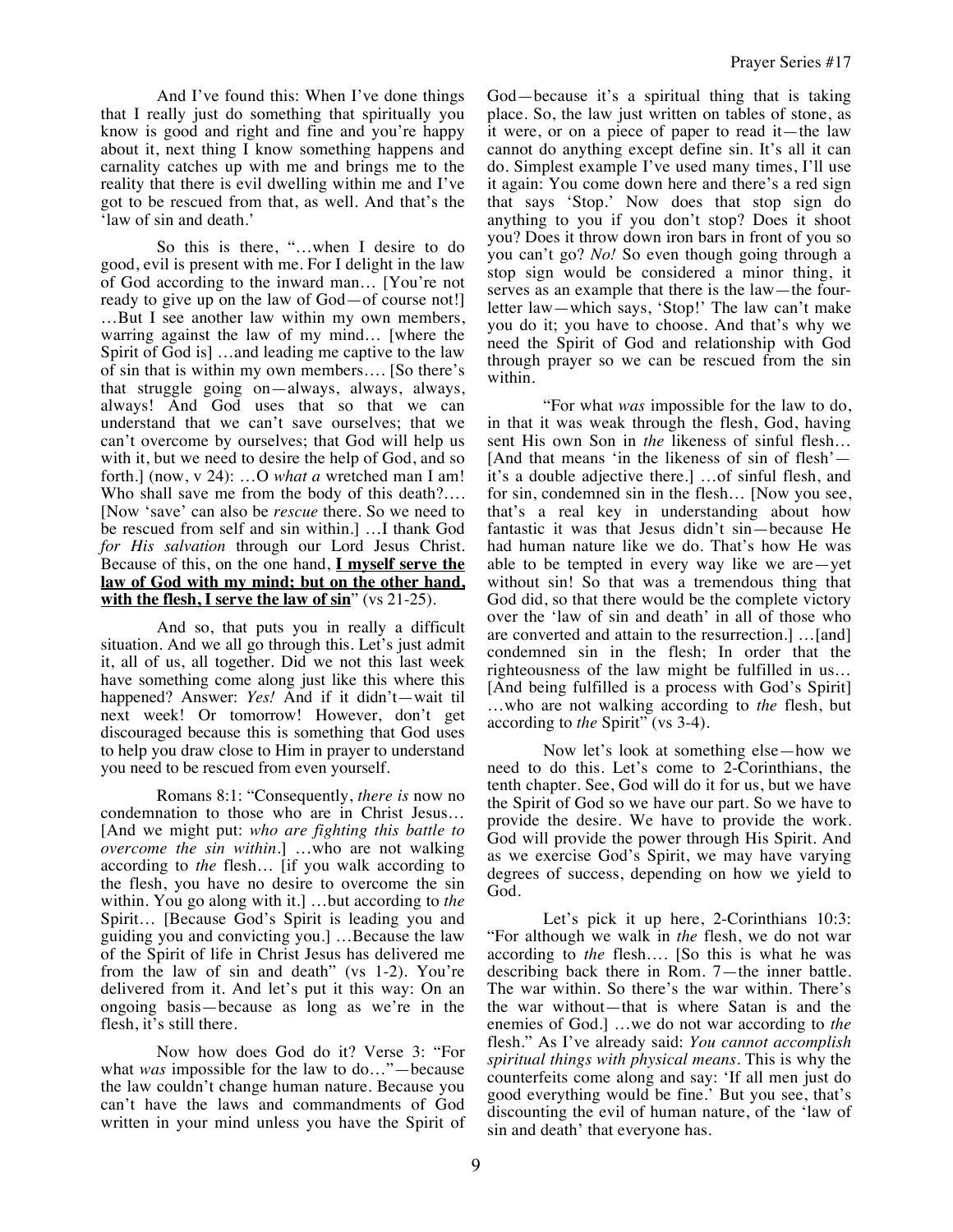Now, I've mentioned to you about this book I'm reading—it's taking me some time to go through it, but it's based on some of the Jesus Seminar things—and this woman who is writing it, she used to be a practicing Jew—she's still a genetic Jew. But she's changed her name to Ruth Rimm, and what she's doing—just like the Jesus Seminar—lowered Jesus to a prophet like Buddha and Confucius and Mohammad and take the good from all religions and put it together. So I need to finish the book, and it is called: *The Lost Spiritual World for Those Who have Ears to Hear* means delving into the demonic spiritual world.

Comment from audience: That's what these people do who reject Jesus as being God before He became human. They reduce Him to just another prophet. Good comment.

"For the weapons of our warfare *are* not carnal… [So we have the spiritual battle within, the spiritual battle without.] …but mighty through God… [And that is by His Spirit.] …to *the* overthrowing of strongholds… [And where is the biggest stronghold? There are several. The first one: in talking about the 'law of sin and death' within is *the carnal mind*—that's a strong hold. So we have to overcome that. The other stronghold is *Satan and the society around us,* because we come up against the strongholds of the spiritual power that's out there in the world, which holds it in bondage. So we are overthrowing the strongholds. Here's how we do it]: …Casting down *vain* imaginations…" (vs 4-5). Don't let the sin within overcome you. You cast it down. Doesn't say it won't be there, but what do you do? *You take thoughts like that and you literally—mentally and spiritually—grab a hold of it and cast it down.* And that's where prayer comes in. That you can pray and ask God right then: 'Oh God, help me to overcome this thought.<sup>7</sup>

Comment from audience: The Greek means also *reasonings.* And what is the greatest reasoning that you have to overcome? It's called what? *Selfjustification!* Right? *You justify what you do because every man's way is just in his own eyes.* Whose justification do we need? *Christ's justification!* We need the mind and the thoughts of Christ. This is why prayer and study become so important. And become the spiritual tools that you need to overcome these things.

Now notice: "Casting down *vain* imaginations, and every high thing that exalts itself against the knowledge of God…" (v 5). 'Well, I can do this! I don't need God'—so says man. That's why God says that those who say 'there's no God' is a fool—he doesn't have clue as to what he's talking about. And yet, it rules the world today. As I mentioned before, they are asps—atheists, secular, progressive socialists—asps, snakes in the grass. And Satan is a serpent and he's the 'prince of the power of the air.'

Comment from audience: Philosophy especially Greek philosophy—is rationalist. You rationalize your way, think you way out of any problem. And the human mind is capable of doing many, many things, so you think you can do it, right?

Also, I saw on the History Channel *High-Tech Marvels: The Seeds of Destruction*—which is all the genetic engineering going on in food and different things like this. And what they're finding [is] all of the great things that men think they can do without God, go greater than God, will make a tomato not subject to freezing. By putting in a gene from a flounder. And we will make corn so that it will grow and be perfect by putting in the genes of insecticides. Now they're finding, when it gets into the system, it does things to the inside of the system. So as I've said before, I'll just put it here: *Avoid like the plague,* LIKE THE PLAGUE, all artificial sweetening, all sodas. They now know that all sodas have preservatives in it which cause, in the long term, grave illnesses—even Alzheimers. Avoid like the plague: soy oil. It is the most genetically modified of any oil. And that means you're going to have to avoid some of the foods that you buy prepared in the store because they're cooked in soy or canola—both of those oils: *avoid them like the plague.* And what they're going to do in making restaurants go from trans-fats to vegetable oils guess what oils they are going to use? Soy oil and canola oil which means if you live on Kentucky Fried Chicken, don't be too surprised if you start coming up with some sicknesses that you don't even know anything about. Now, on the long-term—if you eat it occasionally, that isn't going to hurt you, but you have to be careful.

Comment from audience: If you drink a soda a day you're likely to come down with Type-2 Diabetes—over years and years probably. Avoid, like the plague, as much processed food as you can. And the microwave! If you are old and retired and you live on bread and soup and you buy canned soup, avoid that like the plague because it has MSG in it and flavorings, and then you put in the microwave to heat it up, you have just created yourself the most totally un-nourishing kind of meal you would ever want. Now some people are going to say, 'Ahhhhhhh, what is Fred Coulter saying about?' Well, go on your way if you desire! But just like we need to pull down these spiritual things, there are physical things we need to be aware of, too, because we can also get ourselves into a physical state—not counting inherited problems or things like that. But we can get ourselves into a physical state that we